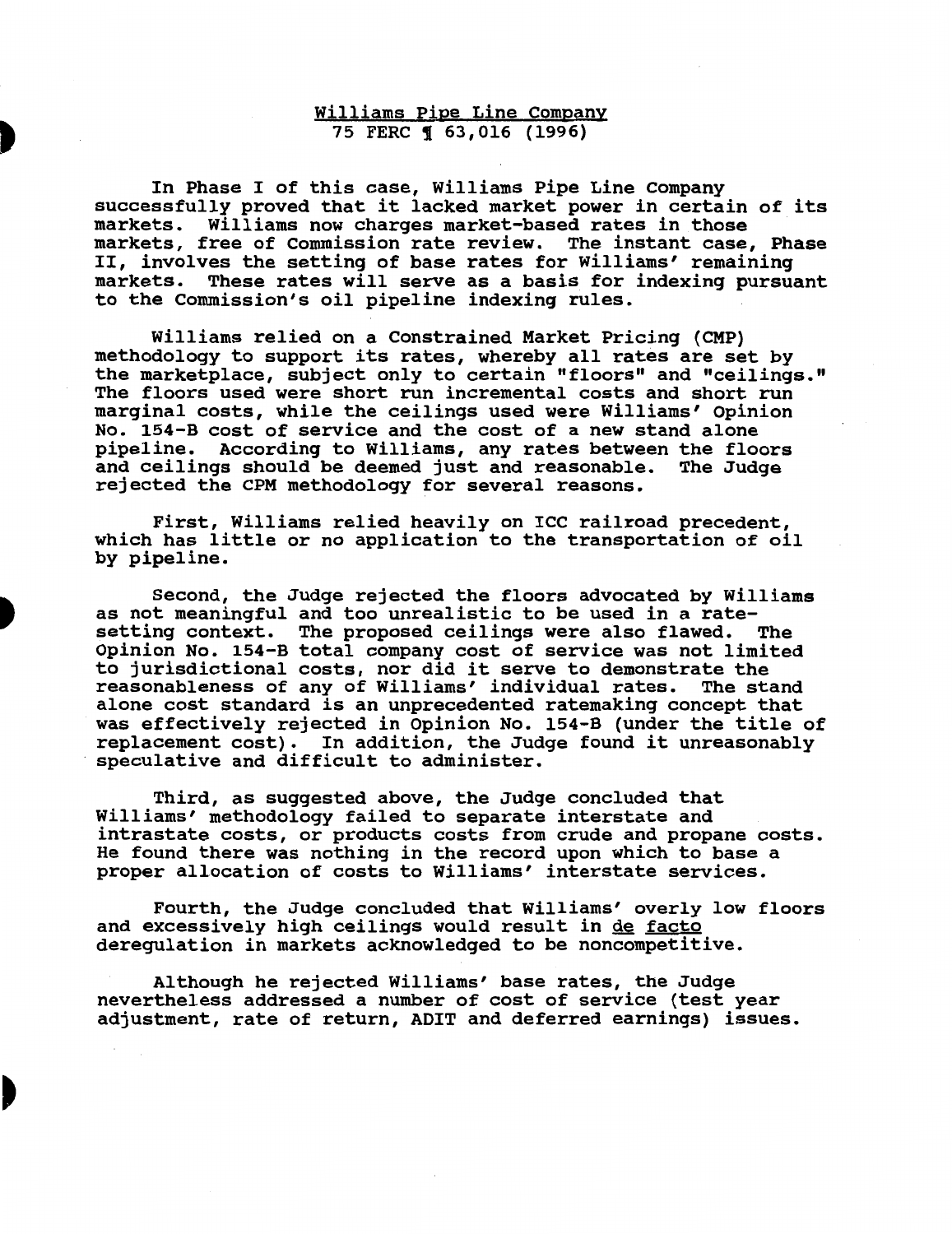Williams Pipe Line Company Initial Decision 75 FERC ¶ 63,016 (1996)

 $\bar{\mathcal{A}}$ 

 $\mathcal{L}_{\mathcal{A}}$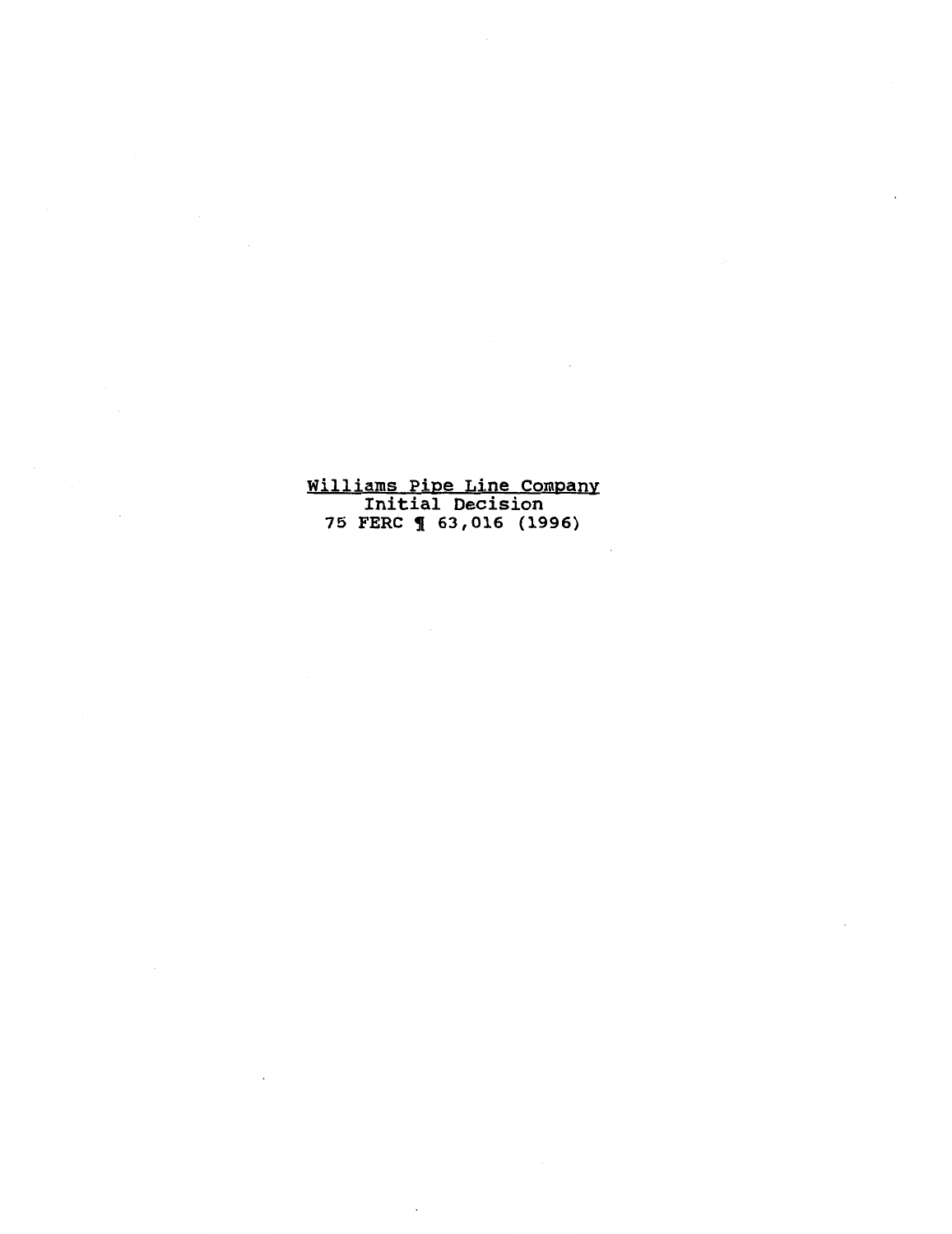# [1 63,016]

 $\mathbf{r}_1$ 

 $\ddot{\phantom{a}}$ :

Williams Pipe Line Company, Docket Nos. IS90-21-000, IS90-31-000. IS90-32-000, IS90-40-000, IS91-l-OOO, SP91-3-000, SP91-5-000, IS91-21-000, IS91-28-000, IS91-33-000. IS92-19-000, and IS92-22-000 Enron Liquids Pipeline Company, Docket Nos. IS90-39-000. IS91-J-OOO. and IS91-32-000 (Phase II)

Initial Decision

# (Issued May 29, 1996)

# Jerome Nelson. Administrative Law Judge.

## *Appearances*

*Kevin M. Hawley* and *Lawrence A. Miller* for Williams Pipe Line Company

*Gordon R. Gooch, Dena Eve Wiggins* and *Glenn Benson* for Texaco Refining & Marketing, Inc.

*Kelly A. Daly* and *David D'Alessandro* for Total Petroleum. Inc.

*Russell B. Mamone* and *Irene E. Szopo* for the Staff of the Federal Energy Regulatory Commission

## I. Procedural Background

Williams filed a series of rate changes, culminating "in an increase of approximately 13 percent on an overall basis, ... " (Br., p. 2). The company then chose a two-phase adjudication, an option made available by *Buckeye Pipe Line Co.*, 44 FERC 161,066 (1988), order on rehearing, 45 FERC 161,046 (1988). In Phase I. Williams successfully proved that it lacked market power in certain places. The Commission concluded that for this reason "no further rate review is required" in those markets. *Williams Pipe Line Co.*, 68 FERC 161,136, at p. 61,696 (1994); 71 FERC [61,291, at p. 62,149 (1995).

The instant Phase II involves rates in the remaining markets, where Williams was unable to make such a competitive showing.<sup>1</sup> For these captive "noncompetitive markets"<sup>2</sup> (Id. at p. 62,147), the Commission directed the setting of "base rates." These will "serve as the basis for indexing" under the Commission's new regulations, which place ceilings on oil pipeline price

<sup>1</sup> Des Moines, Grand Forks, Duluth, Rochester, Sioux City, Topeka, Grand Island, Sioux Falls, Aberdeen, Cedar Rapids, Waterloo, and Ft. Dodge.

increases according to a particular price index. 18 C.F.R. Part 342. *Williams Pipe Line* Co., 72 FERC  $[ 61, 276, 41, 62, 203, 1995]$ .

Hearings as to the proposed base rates were held in December of 1995, and January and February of 1996. After receiving Briefs and Reply Briefs, oral argument was held on April 3 and 4 of this year.

## II. Williams' "Constrained Market Pricing" (Floors and Ceilings)

Williams rests its entire case on a methodology labeled "Constrained Market Pricing" (CMP), whereby all rates are set by the marketplace--subject only to certain "floors" and "ceilings." Rates between the floors and ceilings, are automatically deemed just and reasonable.

Williams thus announces the test, defines the floors and ceilings, and then blesses its own rates.

This approach does not focus on the development of individual rates-i.e., the specific

ी

 $2$  The company calls these markets "less competitive.'"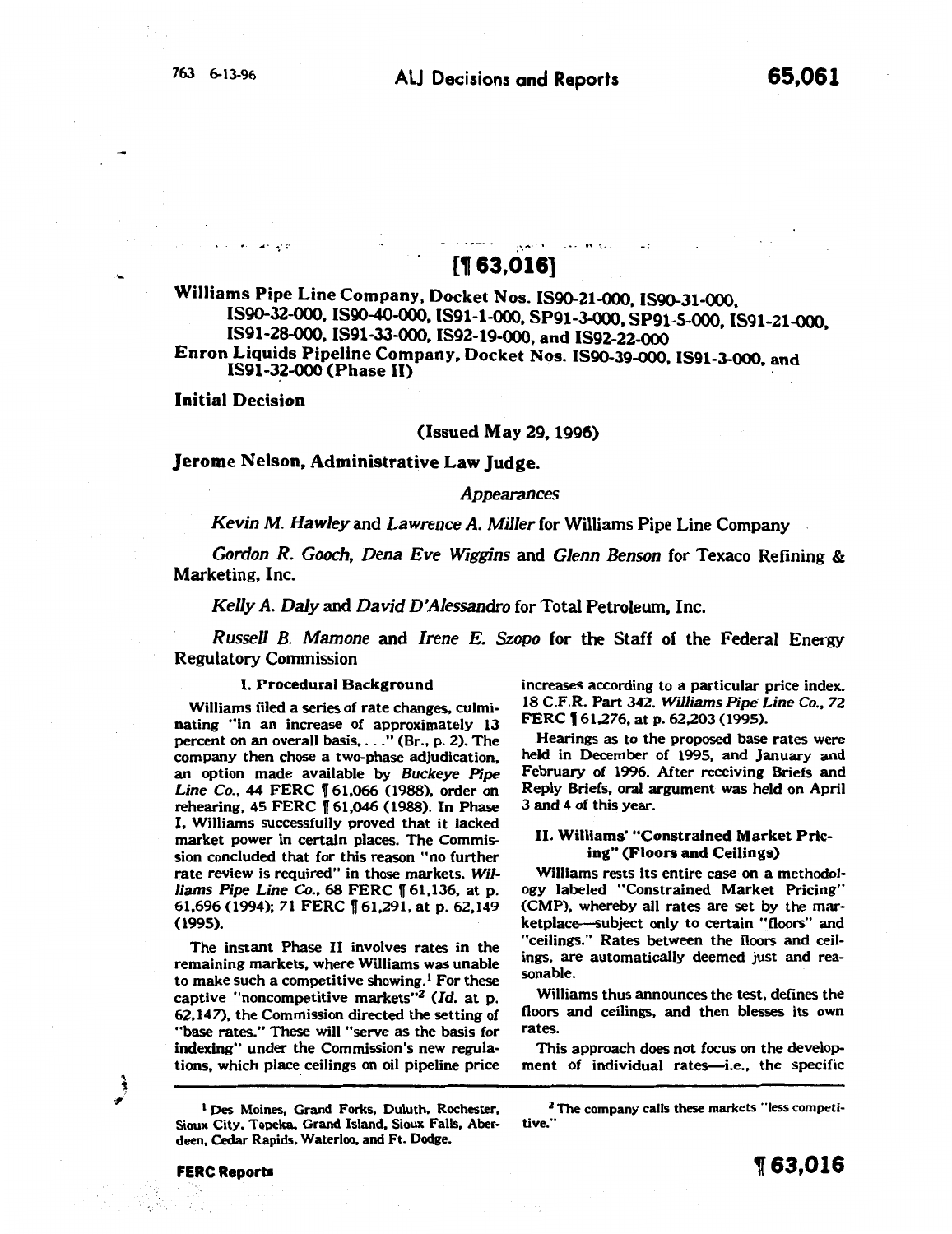l

price for transportation to or from any particular market, let alone those for the twelve noncompetitive markets in issue here. Williams rested solely on this CMP; it did not allocate any costs in any way, and produced almost nothing about the details, bases, or particularized rationale for any specific jurisdictional rate between any two points. Williams used only its "floors" and "ceilings" to produce an asserted system-wide reasonableness.

According to Williams, "... a pipeline is permitted to recover its cost-of-service. on a system-wide basis, and its rates are allowed to vary between a minimum of some measure of marginal or incremental cost and a maximum of the stand-alone cost ("SAC") of the most efficient hypothetical substitute, with market forces determining the exact level of rates within those bounds." (Br., pp. 30-31). The CMP methodology sets up a "four-legged stool" by which the reasonableness of its rates can be\_ . tested (Tr. 11209).

Williams defined the "floors" (two legs of the stool) as short run incremental costs and short run marginal costs. The two ceilings consist of Williams' cost of service, calculated in accordance with FERC Opinion 154-B, *Williams Pipeline Co.*, 31 FERC  $\llbracket 61,377$  (1985), and the cost of a SAC pipeline. Applying this selfannounced test, the pipeline argues that all of its rates are just and reasonable, because they are above the floors, and because the total earned by its system-wide rates does not exceed the lower of the ceilings.

#### A. *Misplaced Reliance on ICC Rail Precedent*

Williams relies heavily on ICC railroad precedents (Br., pp. 30-33). But this oil pipeline case is being conducted "[p)ursuant to 49 U.S.C.  $\S 15(7)$ ," $3$  a statute which governs oil pipeline rates, not railroad rates. Its title reads: "Commission to determine lawfulness of new rates ... ; suspension; refunds; *nonapplicability*  to *common carriers by railroad* subject *to chapter'* (emphasis added), and its last sentence states: "[t)his paragraph shall not apply to common carrier railroads subject to this chapter."

Section 15(7) has long been inapplicable as to railroads; it remains in effect only as to the transportation of oil by pipeline (See Revised Interstate Commerce Act, P.L. 95-473, 92 Stat. 1470 (1978). As the ICC itself explained in *Ashley Creek Phosphate Company v. Chevron Pipe Line Company,* 1992 ICC LEXIS 58 at p. 17 (1992), recognizing that FERC oil pipeline orders were not binding on it, "oil pipeline

<sup>3</sup> Williams Pipeline Co., 50 FERC  $\sqrt{61,179}$ , at p. 61,523 (1990).

rates continue to be the subject of the 'just and reasonable' standard of the old, pre-codified" Interstate Commerce Act.

The ICC's "constrained market pricing" precedents rest on two statutes: the Railroad Revitalization and Regulatory Reform Act (4R Act) (45 U.S.C. § 801 *et.* seq.) and the Staggers Rail Act of 1980 (former 49 U.S.C. § 10101. *et*  seq.). See *Consolidated Rail Corp. v. United States,* 812 F.2d .1444, 1448 (3rd Cir. 1987), sustaining *Coal Rate Guidelines,* 1 ICC.2d 520 (1985). These statutes reflect findings, policies and purposes which were tied to particular railroad problems, and do not apply to pipelines.

Among the express purposes of the 4R Act, for example, were the following:

to improve the operations and structure, and restore the financial stability of the railway system of the United States, and 'to promote the revitalization of such railway system ... through ratemaking and regulatory reform. (45 U.S.C.801(a)).

The Staggers Act had similar promotional purposes (P.L. 96-448, Sec. 3):

to provide for the restoration, maintenance, and improvement ... and financial stability of the rail system ... to assist the railroads of the nation in rehabilitating the rail system . . . to assist the rail system to remain viable

These statutes were written in the context of serious railroad financial problems. At the time of the 4R Act, "(e]ight major carriers in the Northeast and Midwest are bankrupt; several elsewhere in the country are in precarious financial condition and one is bankrupt" (S. Rept. No. 94-499, p. 3). Similarly, in recommending the Staggers Act, the relevant House Committee recognized that Congress "has had to address. both the Milwaukee and Rock Island bankruptcies through special legislation". and that "[n)early 30 percent of the railroad business is today carried whole or in part by financially weak railroad carriers" (H. Rept. No. 96-1035, pp. 36-37).

There is no corresponding Congressional intent to "improve", "promote", or "assist" oil pipelines. Nor are such carriers "bankrupt" or in "precarious financial condition." Williams' attempt to import railroad doctrine into oil pipeline regulation lacks an analogous basis. Rescue tools drawn from the statutory railroad "restoration" scheme have no particular applicability to oil pipelines.4

• Moreover, even the *Coal Rate Guidelines* anticipated only a limited use of CMP, and not a formula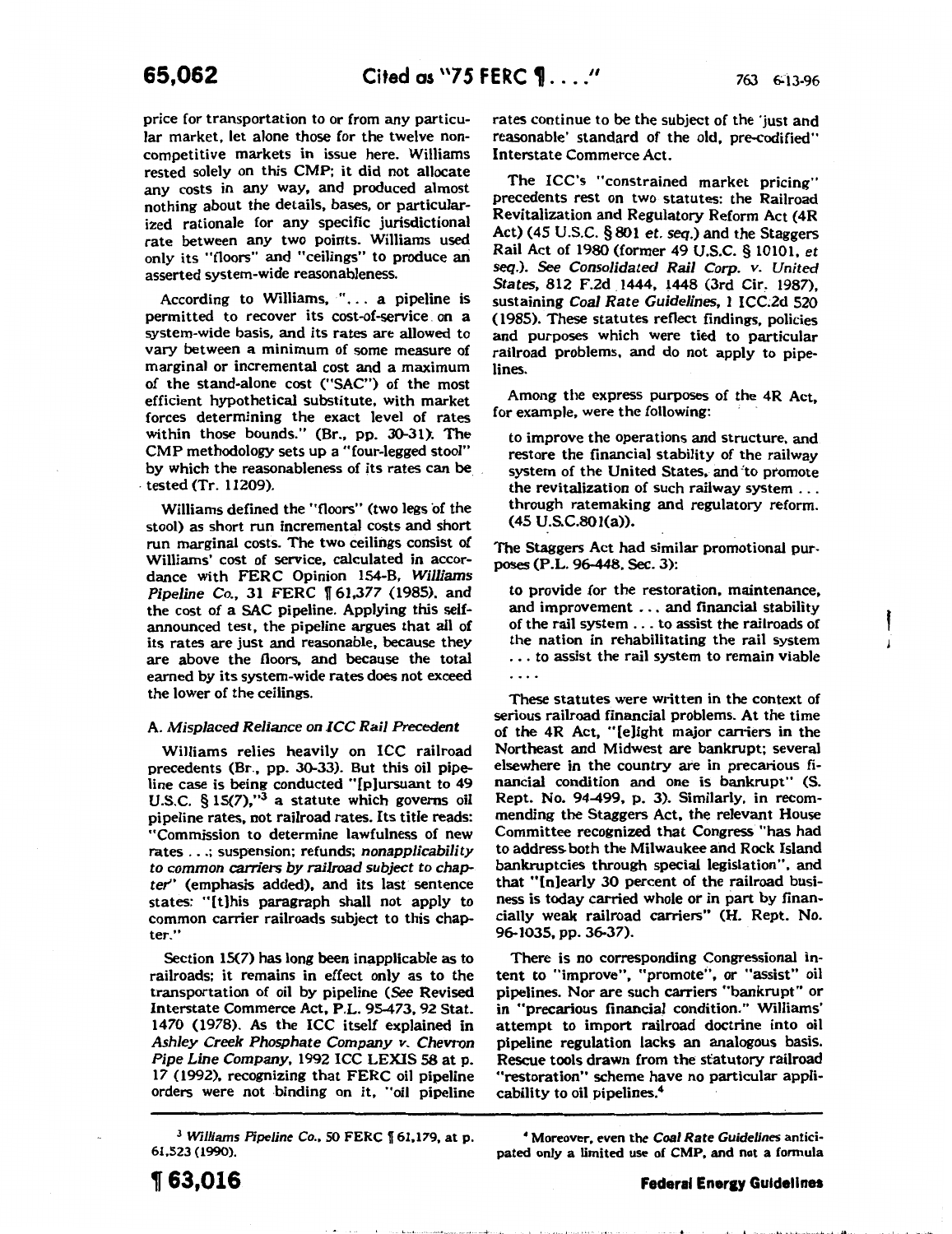# B. *Defects in Wi/liams* · *Method*

## 1. Floors

As noted, Williams' chosen floors are the "short run marginal cost" (SRMC) and the "short run incremental cost" (SRIC). The SRMC test tries to identify the costs that would be incurred (or saved) in the short-run by adding (or subtracting) a marginal volume of traffic. Williams defined "short-run" as a year, which the company says corresponds to its rate review cycle (Exs. 28, p. 45; 80, p. 7).

Williams' SRMC study of all possible physical routes on Williams' system (Ex. 1, pp. 38-50, RGvH 11-6) reflects some operating and maintenance costs, as well as some general expenses, which the company then converted into individual variable unit numbers. All of Williams' existing rates exceeded these numbers.  $(Id.)$ .

Another Williams' witness performed a short run incremental cost study of the thirty-seven terminals on Williams' system (Ex. 79). The study combined the net liquidation value and the short run avoidable costs associated with each terminal<sup>5</sup> to determine the SRIC floor (Id.). The actual revenues pertaining to each terminal exceed these floors, and therefore, according to Williams, the terminal should remain in business (Jd.).

These methods do not produce meaningful floors for base rates involving the twelve markets in issue. Williams' principal witness conceded that oil pipelines had never before used marginal or incremental costs as a basis for setting rates, and that no oil pipeline could expect to stay in business if it set rates in accordance with Williams' floors: "I would dare say it is only a matter of time before you would be driven out of business." (Tr. 11024-25).

Williams' one-year "short-run" approach, of course, creates low floors. Because they are "short run," the floors fail to include fixed and common costs; nor do they encompass depreciation, return on equity or other such costs (Tr. 11024-25). Actual rates must recover a reasonable amount of the fixed and common costs; otherwise Williams would cease to remain a viable business. Finally, this "short term" notion is incongruous in any event. All of the rates proposed by Williams have long-run implications; indeed, the rates at issue in this proceeding were first filed in 1990 (See Ex. 90).

#### (Footnote Continued)

for all railroad ratemaklng. The ICC there stated "[w]hile we are adopting the CMP methodology for determining coal rate reasonableness, we fully expect the number of instances in which the guidelines need be applied are relatively few" and "... the need for CMP guidelines is expected to decline even further." *Coal Rate Guidelines,* 1985 ICC LEXIS 254 at p. 4.

## (a) *Cost of Service Ceiling*

It is undisputed that Williams' system-wide revenues are substantially less than its systemwide Opinion 154-8 cost of service. Therefore, says Williams, all of its rates are just and reasonable (Br., pp. 44-45).

The conclusion does not follow. This total cost of service includes all costs of everything-intrastate, interstate, crude, LPG, as well as the "products" in issue here (Tr. 12735-36). There was no effort even to match relevant costs with relevant revenues. In any event, the fact that total revenues produced by all of the rates may be lower than total costs sheds no light on the propriety of any particular rate-and thus proves nothing in assessing the reasonableness of the rates for the twelve noncompetitive markets. Such rates could well be unreasonably high-while company-wide revenues nevertheless remained below company-wide Opinion 154-8 costs. There is no authority for the proposition that this cost of service somehow blesses all individual rates, and I am not convinced that it does.

(b) *Stand-Alone Cost Ceiling* 

Williams constructs a hypothetical "standalone cost" (SAC) pipeline as another form of a ceiling (Ex. 81): an imaginary pipeline that would serve the 12 captive markets at the same level of service as Williams' existing system (Br., p. 45). Williams estimates the annual revenue requirement of this SAC pipeline to be \$176.8 million, (Ex. 81, p. 15; Tr. 12108), and argues that because the revenues generated by Williams in the 12 captive markets (\$49.2 million, Ex. 81, p. 15) are less than that \$176.8 million, its rates for the markets are just and reasonable *(ld.;* Tr. 12109).

There are significant weaknesses in Williams' SAC test. First, it bears an uncanny resemblance to "replacement cost," a concept squarely rejected by this Commission in Opinion 154-B, as a basis for justifying oil pipeline rates. *Williams Pipeline* Co., 31 FERC f 61,377, at pp. 61,833-835 (1985).

A SAC test for oil pipelines is wholly unprecedented. With the exception of the ICC in railroad coal rates, neither FERC. nor any other regulatory agency, has apparently ever adopted the SAC test. Indeed, when asked if any regulatory agency other than ICC had

*s* The short run avoidable costs consist of specific costs that would have been avoided if the terminal was shut down (Ex. 79 at TRGJ.D20J: Tr. 12,066). These costs include operation and maintenance costs, . employees salaries and benefits. as well as marketing and division office costs (Id.; Tr. 12,067).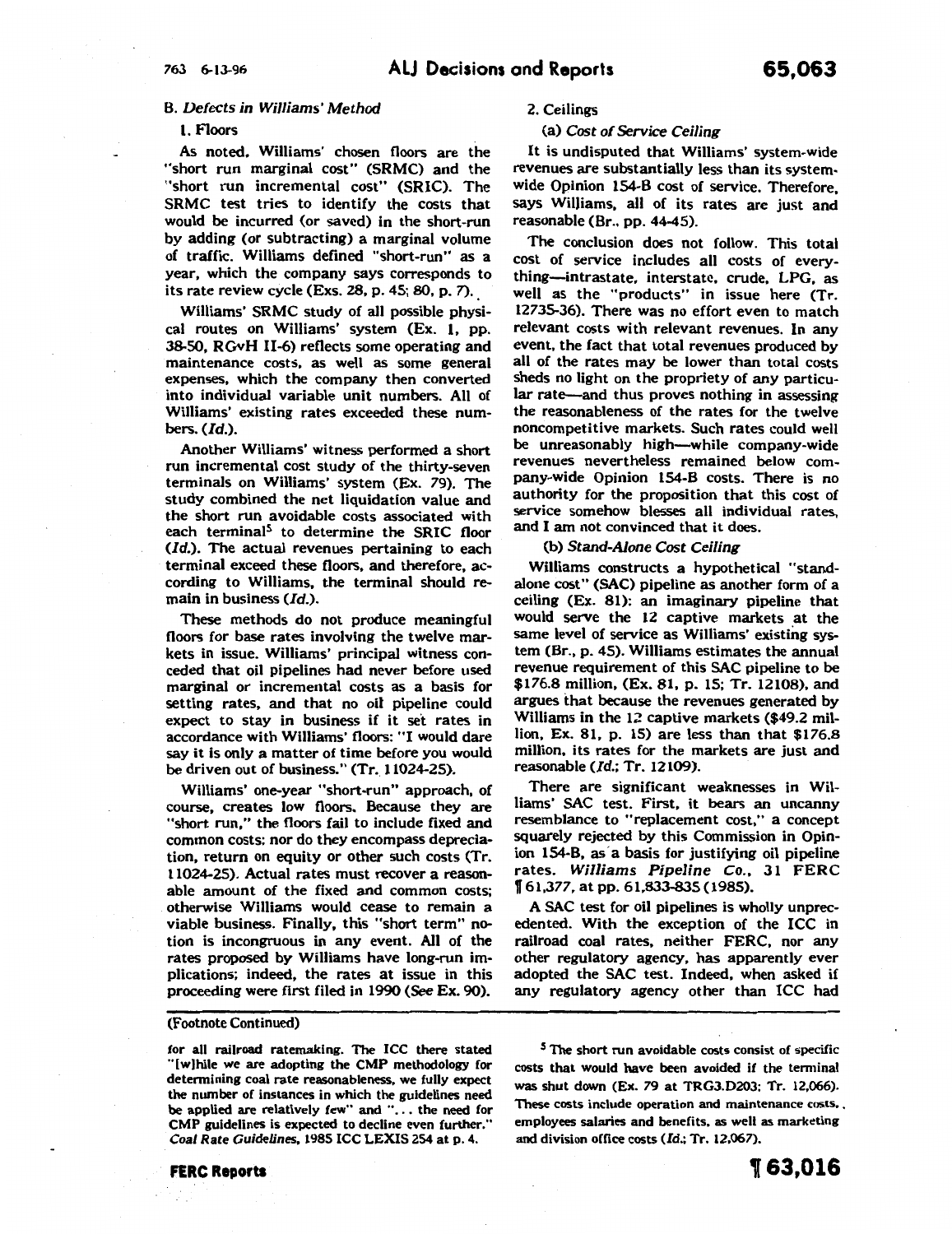"ever appl(ied) the stand alone cost methodology to any rate case," Williams' expert could say only (Tr. 11290):

It has come up in a number of state rate cases. I don't know whether or not-I can't tell you for certain whether or not-I have seen it proposed or heard it discussed. I'm not sure. I have not reviewed the state regulatory cases to see to what extent it has gone anywhere. It certainly has been proposed.

In addition, hypothesizing the construction of a stand-alone cost pipeline in every oil rate case could be an administrative nightmare. Oil pipeline companies and shippers would have to construct hypothetical pipelines each time new rates were in issue. Every detail concerning the construction of the pipeline, from the type of pipe utilized, to the amount of an employee's salary, could become a time-consuming issue. Even the ICC recognized that the cost of developing the SAC evidence· could be prohibitive and outweigh whatever benefits that might be achieved. *See McCarty Farms v. Burlington Northern,* 3 ICC 2d 822 (1987) (Ex. 34, pp. 41-42).

The SAC concept is also speculative. There was no evidence that anyone was even thinking of, let alone planning to, actually build a SAC pipeline serving these markets (Staff Br., p. 27). A staff witness testified that there were no possible entrants into the captive marketplace, hypothetical or otherwise (Ex. 120, pp. 20-21). Evidence of the actual rates of the competitors which Williams claims to have in the twelve markets would have been superior to the problem-ridden, hypothetical S.t. pipeline analysis.

Williams offers the SAC as "the most efficient hypothetical substitute" (Br., p. 30), rely: ing on *Coal Rate Guidelines, supra,* which describe the hypothesis in "least cost" terms.<sup>6</sup> But Williams' SAC pipeline cannot be the "most efficient" or "least cost" alternative, when its costs are such as to require \$176 million annually from markets which now produce only \$49 million. To recover its costs, such a SAC ceiling would justify rates 300% higher than those presently being charged by Williams in markets already found to be noncompetitive.

Williams' SAC has further flaws. It reflects costs of moving some intrastate, as well as interstate goods (Tr. 12987). In addition, it deals with the generalized cumulative cost of a hypothetical new pipeline serving all of the captive markets (Ex. 81, p. 5). The ceiling tells us nothing about the reasonableness of any particular rate to or from any of the captive markets.

Williams responds that the burden is on the shipper to request a SAC analysis for any particular movement on Williams' system (Tr. 12845-12846). The statutory burden of proof is on Williams to prove that its rates are "just and reasonable". 49 U.S.C. 15(7). A rate "ceiling" which forces shippers to envision and quantify hypothetical new pipelines in order to challenge rates is an evasion of that burden. Indeed, Williams' approach could create a substantial deterrent to shippers ever attacking oil pipeline rates. Such a result has no basis in the statute, the regulations, or any FERC precedent.

#### 3. Failure to Allocate Any Costs in Any Way

The rates in issue pertain to interstate movements of refined petroleum products. Williams also carries intrastate shipments, and its loads include presently irrelevant shipments of crude oil and propane. Despite these boundaries on the case, Williams made no effort to separate its interstate costs from the intrastate, or the "products" costs from the crude and propane.

Once again, the company argues that the rates are just and reasonable so long as its floors-and-ceilings tests are satisfied, and there is no need for any kind of allocation. For the. reasons shown above, these tests do not prove the lawfulness of the rates. Moreover, the floors and ceilings are especially useless for the purposes of sorting out what counts from what does not. Williams' cost of service "ceiling" reflects costs from all sources, unallocated as to interstate, intrastate or product, and its "floor" similarly lumps together interstate and intrastate costs (Tr. 12735-36; 12982).

Williams says that all cost allocation is merely "accounting manipulation" and "inherently arbitrary" (Br., p. 49). But these alleged weaknesses do not justify regulation in a vacuum, whereby the Commission knows nothing about the relevant universe of costs involving particular oil pipeline rate increases. Why should rates for particular captive interstate markets, for example, be set under numbers which include unknown amounts linked in unknown degrees to nonjurisdictional or irrelevant traffic? Shippers in these particular noncompetitive interstate product marketsthe very payers of the base rates to be set here-should not have to pay more than their share of costs.

Without trying to clear away the irrelevant costs, so as to focus on what is really in issue, there is no place to start. Williams should have made some attempt, under some method, to separate the chaff from the wheat for regula-

**a** 

6 1985 ICC LEXIS 254 at p. 54.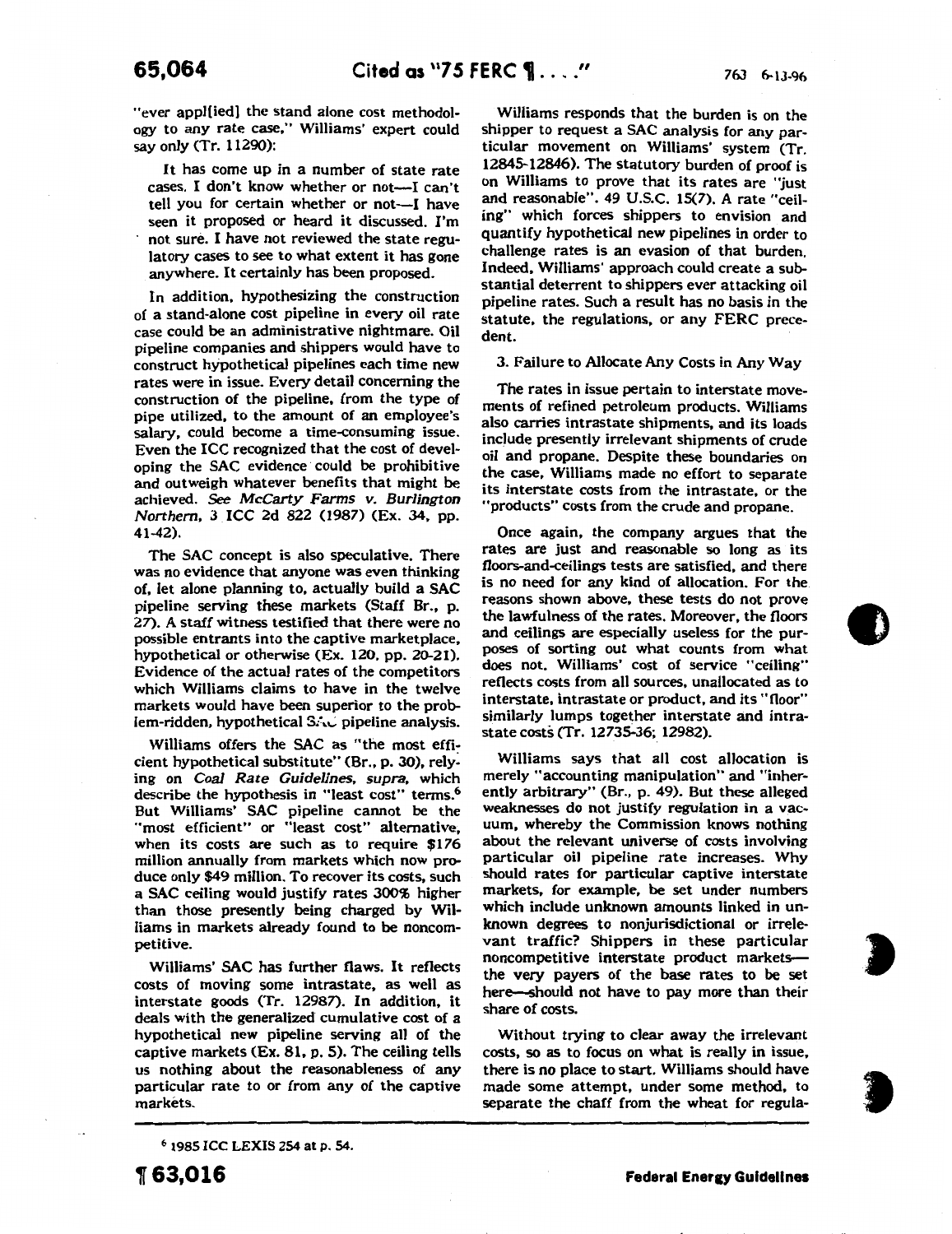-

tory purposes; it failed completely to do so here.

In contrast to Williams, Staff and Texaco saw the need to allocate costs, but did so on a volumetric basis, treating every barrel as costing the same, no matter how far it may have travelled. See Ex. 120, p. 17 (Staff) and Ex. 86, p. 19 (Texaco). But distance cannot be so ignored. Williams transports "petroleum products from various origins to numerous destinations in an extensive service area in Illinois, Iowa, Kansas, Minnesota, Missouri, Nebraska, North Dakota, Oklahoma, South Dakota and Wisconsin" (Ex. l, p. 4). "The largest part of Williams' business is the *transportation* of petroleum products . . . from several major refining centers to destinations scattered throughout its service area" (Id., emphasis added). It is undisputed that Williams operates more than 8,000 miles of pipeline (Br., p. 1).

Williams' principal witness recognized that the company's rates almost invariably increase with distance (Ex. 3, p. 42) and its rate structure has long been generally distance-related (Br., p. 57). The Staff's evidence recognized the impact of distance on costs. Mr. Penix's conclusions, while resting on the pure volumetric approach, nevertheless acknowledged that approximately 80% of Williams' cost of service is distance-sensitive (Ex. 122, col. 1, rows 7-8; Ex. 82, p. 20)/ The Staff's Ms. Pride later did particular allocations involving barrel-miles for most of the transportation costs; but she started with Mr. Penix's universe which, as noted, was itself produced by using the defective volumetric method.

This record-reflecting Williams' failure to allocate anything, coupled. with Staff and Texaco's decision to use pure volumetric methods-provides no meaningful basis for even a "first cut," where Williams' interstate product costs could be separated from non-germane costs. Because there is no way to take this first step, there is certainly no way to construct a "rate design," which would address subsidiary questions about how much of the relevant whole should be borne by whom.

#### 4. De Facto Deregulation

As noted, Williams' short-run floors are so unrealistically low that they would concededly drive a pipeline out of business. The \$176 million hypothetical new pipeline (which no one wants to build) is so high as to authorize a 300% price increase in markets which are already noncompetitive.

These overly low floors, together with the excessively high ceilings, produce a range so wide as to practically deregulate the prices. The Commission has already authorized market based rates in areas where Williams lacks market power (68 FERC [61,136; 71 FERC ff 61,291), specifically approving "light handed regulation in markets found competitive" (Opinion 391, 68 FERC at p. 61,695). To do the same thing here-for the noncompetitive markets-stands FERC's policies on end. The Commission directed this proceeding "for the purpose of establishing base rates for the [twelve] markets where Williams has failed to establish that it lacks market power" (Opinion 391-A, 71 FERC at p. 62,149). The agency cannot have meant by this language to turn Williams' pricing over to a range so broad that it establishes no rates and creates almost no regulation.

The burden is upon the company to prove the justness and reasonableness of its rates. 49 U.S.C. 15(7). Nothing in this record allows for examination of the reasonableness of any individual rate proposed by Williams. The company's reliance on the broad range created by the low floors and high ceilings fails to carry the burden; The floors and ceilings do not establish just and reasonable base rates for the noncompetitive markets.

Williams points to certain language in Opinion 391-A as supposedly supporting its floors and ceilings: "(t]hese issues can also be considered, for example, by examining the cost and revenue contributions of relevant services or markets." 71 FERC 161,291, at p. 62,146 (1995); This sentence appears in the context of price discrimination questions, and in any event does not set out some magic formula for just and reasonable rates. Neither the language nor its paragraph says anything about floors and ceilings, constrained market pricing, or minimum and maximum levels.

The Commission did say that it had not prejudged Williams' method, and that the pipeline could "present any method it chooses for arriving at just and reasonable rates for the markets we have determined to be noncompetitive" (71 FERC at p. 62,148). Williams has now "presented" that method; it has been tried and

(Ex. 3, p. 24). Williams' "open stock" service differs from physical transportation "only by a relatively modest proportion" (Id.) Texaco did not dispute the fact that the average barrel travels 369 miles on Williams (Tr. 12962-63), and for interstate movements to the twelve captive markets in issue, the average length of haul is 445 miles (Ex. 3, p. 17).

<sup>7</sup> Texaco argues for volumetric allocation because Williams is an "open stock" pipeline, some barrels do not travel the full tariff or "book" distance, and the exact distance travelled by molecules in any particular barrel is unknown. Notwithstanding this "open stock" operation, the products do generally travel about 94 percent of the distance shown on the tariff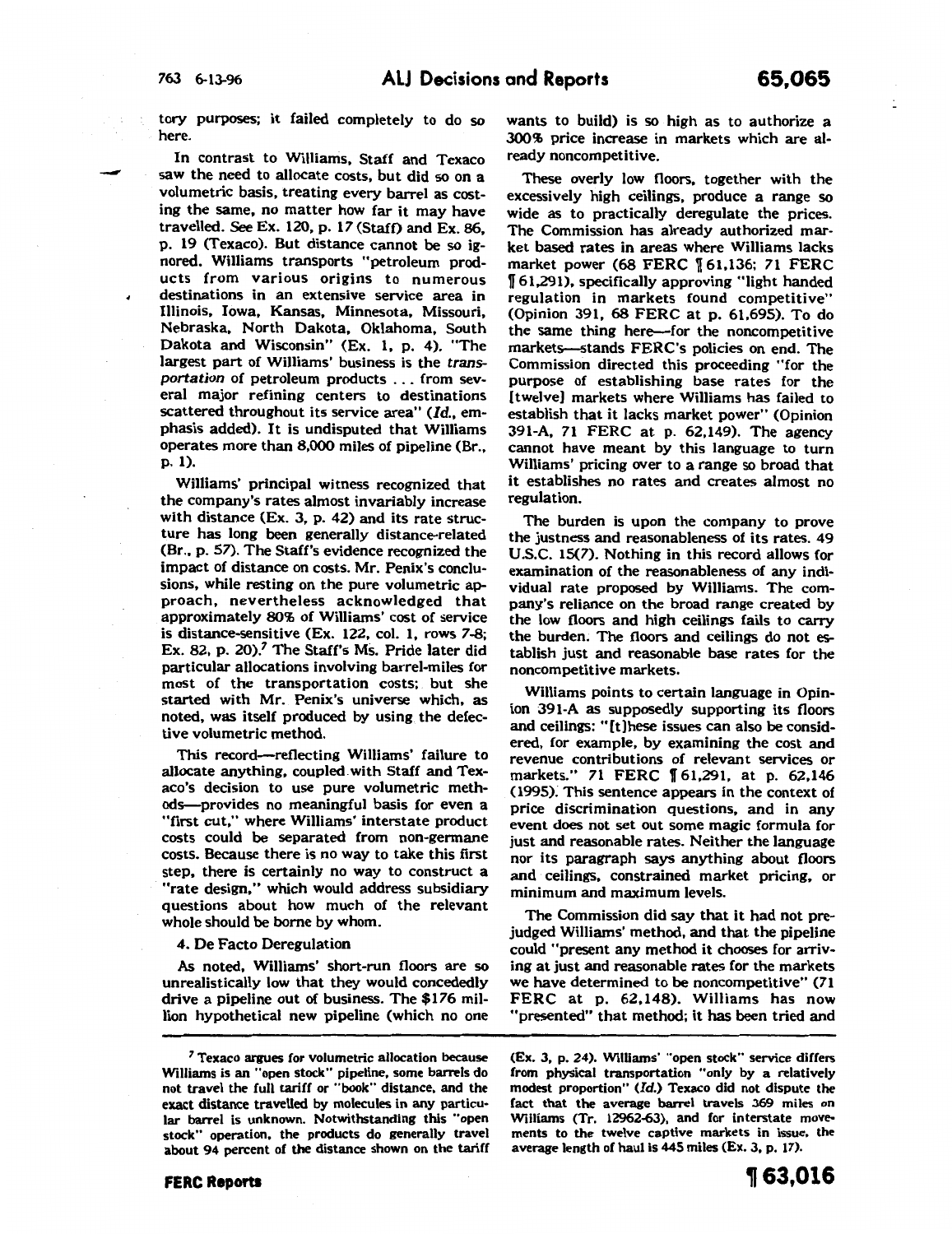$\lambda$ 

found wanting. Perhaps all of the details of traditional cost allocation may not be required; but something beyond these general floors and ceilings is necessary in order to find that particular rates in the particular twelve noncompetitive markets are just and reasonable.

# III. Failure of Showing as to Cross Subsidies

The Commission directed "particular attention" be given "to the allocation of costs between the competitive and noncompetitive markets to ensure that the customers in the noncompetitive markets do not subsidize customers in the competitive market" (Opinion 391, 68 FERC at p. 61,695). The agency later explained that there was no "single sanctioned method" for resolving the question; the task could involve cost-of-service or point-to-point cost allocations, or, alternatively, "examining the cost and revenue contributions of relevant services or markets" (Opinion 391-A, 71 FERC at p. 62,146).

Williams argues that because "the rates for each movement on Williams ... make some contribution to overhead, [fixed costs) the shippers to the less competitive markets are, by definition, not subsidizing those to the 20 workably competitive markets" (Br.. p. 68). The pipeline cites no FERC case for this self-announced "definition." That discounts have been "recognized as benefitting captive customers, so long as the non-competitive customers contribute something to carrier costs" (Opinion 391-A; 71 FERC at p. 62,146) does not decide the issue. That discussion was not in the context of cross subsidy allegations (Id.). Moreover, the statement simply acknowledges that any contribution constitutes a benefit. That "something" is better than nothing does not mean that "some" contribution, no matter how small, automatically eliminates any question of cross subsidization.

If the captive customers contributed 99% of the overhead, while the competitive customers contributed 1%, the captives would be bearing an apparently disproportionate share of the costs, and seemingly cross subsidizing the others. Of course, competition lawfully enters into the design of the rates, and on an appropriate showing, that consideration might even justify a 99/1 assignment. The issue is one of degree; but that is for case-by-case development, as a particular pipeline shoulders its burden. If there is a simple automatic test for cross subsidization on oil pipelines, the Commission has yet to announce it.

Williams' case as to the non-existence of cross subsidies consisted almost entirely of repeated conclusory and unparticularized assertions: that its rates were just and reasonable because they were set by competitive considerations, because everyone contributed something to overhead, and because they were within the allegedly decisive floors and ceilings. None of Williams' rates "are below the appropriate measure of the associated marginal costs. Hence, ... there are no 'cross subsidies'" (Ex. 1, p. 33). Differences were not cost-based, and some "are justified solely by competition" (Id.). Captive markets were not being "held responsible" for any revenue shortfall; "[i]t is Williams' position that rates to all of its markets should make as much of a contribution to Williams' overall revenue requirement as competition will permit" within the floors and ceil $ings (Id., p. 32-33).$ 

Williams' economist spoke in similar generalities: Williams "set rates that take into account the competition it faces in all 32 markets that it serves" (Ex. 30, p. 13). He mentioned the "level of competitiveness" and relative shipper influence as among the relevant factors (Tr. 11327-28). He did not explain how the company took "account" of competition in any particular market, what the level was; nor did he describe what constituted "significant" competition in any market, or what rates were "somewhat higher."

Williams' witnesses never came to grips with particular prices, particular places or particular competition. If competition justifies differentials, there must be at least some details. What competition? How was it accounted for? What calculations and judgments were made in setting particular prices? The company never addressed these or other details, but was instead content simply to reiterate general principles: everything was all right because of competition, because of "some" contribution to overhead, and because of the floors/ceilings.

In 1991, the noncompetitive markets accounted for 38% of the relevant interstate product volumes, while contributing 46% of the relevant revenue (Tr. 12928-30). Williams con- . tends that this surface disparity can be explained by "differential pricing," whereby rates were "driven down" in the competitive markets, where there are more alternatives for shippers (Tr. 12931-32). But despite Williams' burden, the details of that ratemaking are not here. To find no cross subsidization in these circumstances would" endorse Williams' rates solely because the company says they are valid. That is the antithesis of "particular attention,"

<sup>~</sup>63,016

**Federal Energy Guidelines**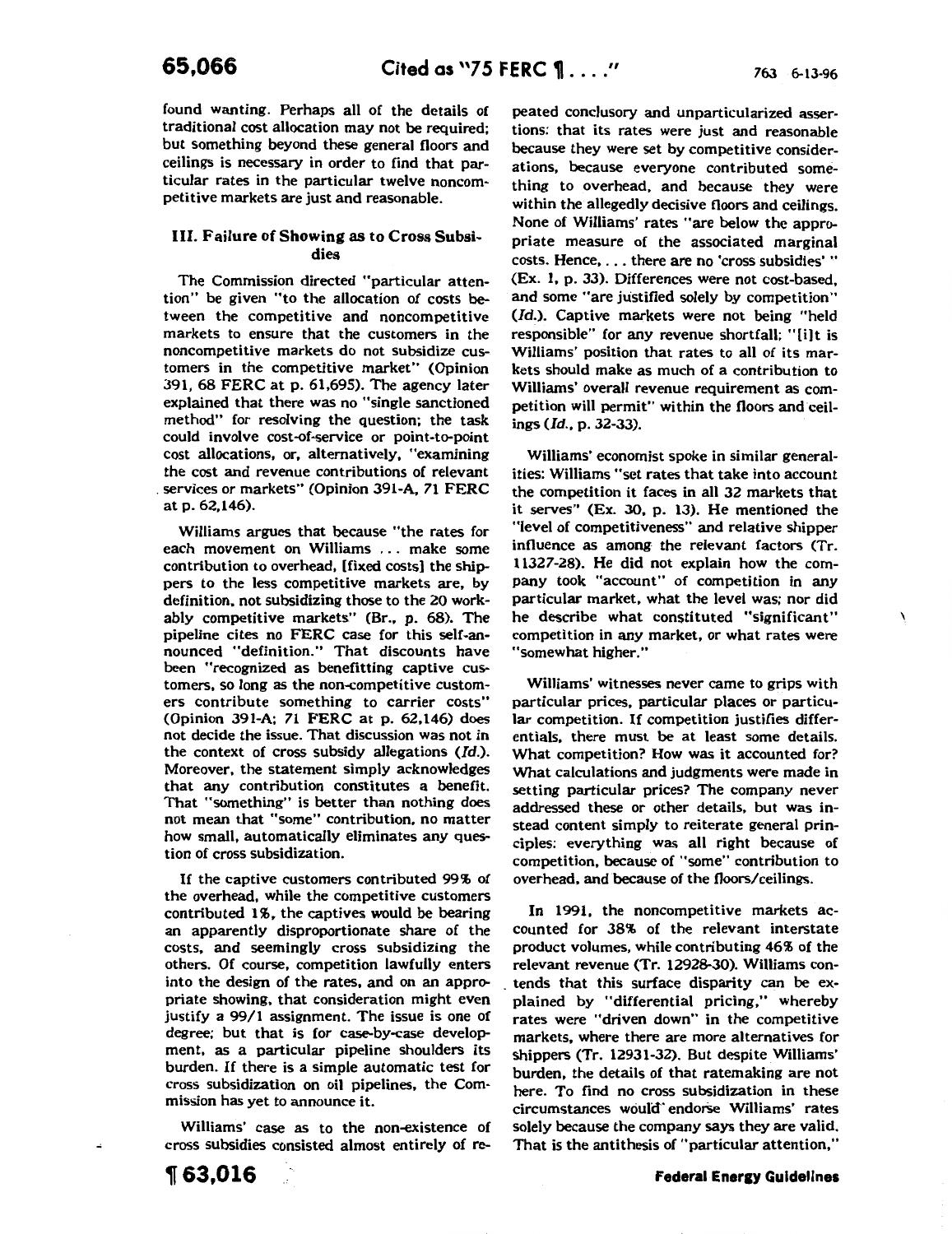which the FERC ordered here (Opinion 391, 68 FERC at p. 61,695).8

#### IV. Other Issues

## A. *Introduction*

As explained, Williams rested entirely on its "floors" and "ceilings" theory as justifying the rates in issue. Because that case failed, various other issues need not be decided here. But remand is always possible, especially where, as here, the questions are ones of first impression. Moreover, Williams could start a new case with a new filing, where some of the present questions might well recur. In the interest of possible future efficiency, I add this "Other Issues" section.

#### B. *Cost of Service Issues*

1. Test Year Adjustment

Williams and Staff stipulated to a cost of service of \$239.3 million, utilizing 1991 as the test year (Ex. 113). Texaco urges 1990 as the appropriate test year, arguing that for every year between 1990 and 1994, with the exception of 1991, the volumes leaving Williams' system, exceeded the volumes received by the . company (Ex. 9; Br., p. 16). Williams could not effectively explain this situation (Tr. 10830, 12720). Texaco sees this overage as reflecting significant revenue to Williams, and seeks as a minimum an adjustment to the 1991 cost of service to account for it: the difference between volumes in and volumes out between 1990 and 1992 should be averaged and credited to the stipulated cost of service at \$.53 a gallon (Br., p. 16; Reply Br., pp. 6-7). This calculation would reduce the stipulated cost of service by \$13,875,400.

A proper "test year" fairly reflects typical activity on a company's pipeline. The discrepancy between the excess volumes in 1990, 1992, 1993 and 1994, as compared to 1991, demands a correction. For the five year period (1990-1994), the overage is typical, not atypical.

It is permissible to make adjustments to the cost of service calculation. if a particular estimate reflects a substantial deviation from actual numbers that would result in unreasonable rates. *Southwestern Public Service* Co. *v. FERC,* 952 F.2d 555, 558 (D.C. Cir. 1992). It is also consistent with Commission policy to use data outside the test year in cases where there are "known and measurable changes of a substantial nature". *National Fuel Gas Supply* 

8 Williams' rates have collapsed due to the failure of its floors/ceilings. Since the rates themselves are defective, there is less significance to questions of cross-subsidization allegedly embraced by them, and

*Corp.,* 51 FERC ff 61,122 (1990). The burden is on Williams to demonstrate why an adjustment should not be made; in essence, to explain why these overages occurred. *Public Service* Co. *of Indiana v. FERC,* 575 F.2d 1204, 1216 (5th Cir. 1978). As noted, the company has no such explanation.

If it is later necessary to use the stipulated \$239.3 million cost of service, that figure should be adjusted to reflect the average of excess volumes released from Williams' system between 1990 and 1992 at *\$.53* a gallon. The appropriate cost of service would then be reduced from the stipulated \$239.3 million to approximately \$226 million.

#### 2. The Settlement

Originally Williams and Staff submitted conflicting evidence concerning various cost of service issues, as calculated under the Opinion 154-B methodology (31 FERC 161,377 (1985)). As explained, the Staff and Williams later stipulated to a cost of service (Ex. 113). The stipulation reflects compromise on basic elements embodied in the cost of service, including depreciation, accumulated deferred income tax (ADIT), deferred earnings, rate of return, rate base, allowance for funds used during construction and amortization (Ex. 113, pp. 1-2; Williams' Br., pp. 36-37; Staff Br., p. 17).

Texaco argued that under its "filed rate doctrine" theory (see *infra),* cost of service was irrelevant and immaterial (Tr. 10568, Br., p. 22). But if this theory was rejected, Texaco took the position that it could then revive the Staff's original claims and argue all elements of cost of service (Tr. 12509). Because Williams failed to prove its rates to the noncompetitive markets to be just and reasonable, there is certainly no requirement for further analysis of Texaco's attempt to embrace the Staff's case for back-up defensive use.

The stipulation, as adjusted *supra,* seems to be a just and reasonable settlement of cost of service issues. The Staff and the pipeline were adversaries, who bargained at arms' length. The stipulation details a "give and take" between the parties and compromise on all relevant components. Each item is listed and the specific areas of compromise are fleshed out (See Ex. 113). Nothing in Texaco's remaining challenges would be sufficient to justify scuttling the settlement, if it were necessary to reach the question.

thus no need {or discussion of Williams' evidence of "averages" and "regression analysis," supposedly showing some harmonious relationship between the competitive and noncompetitive markets.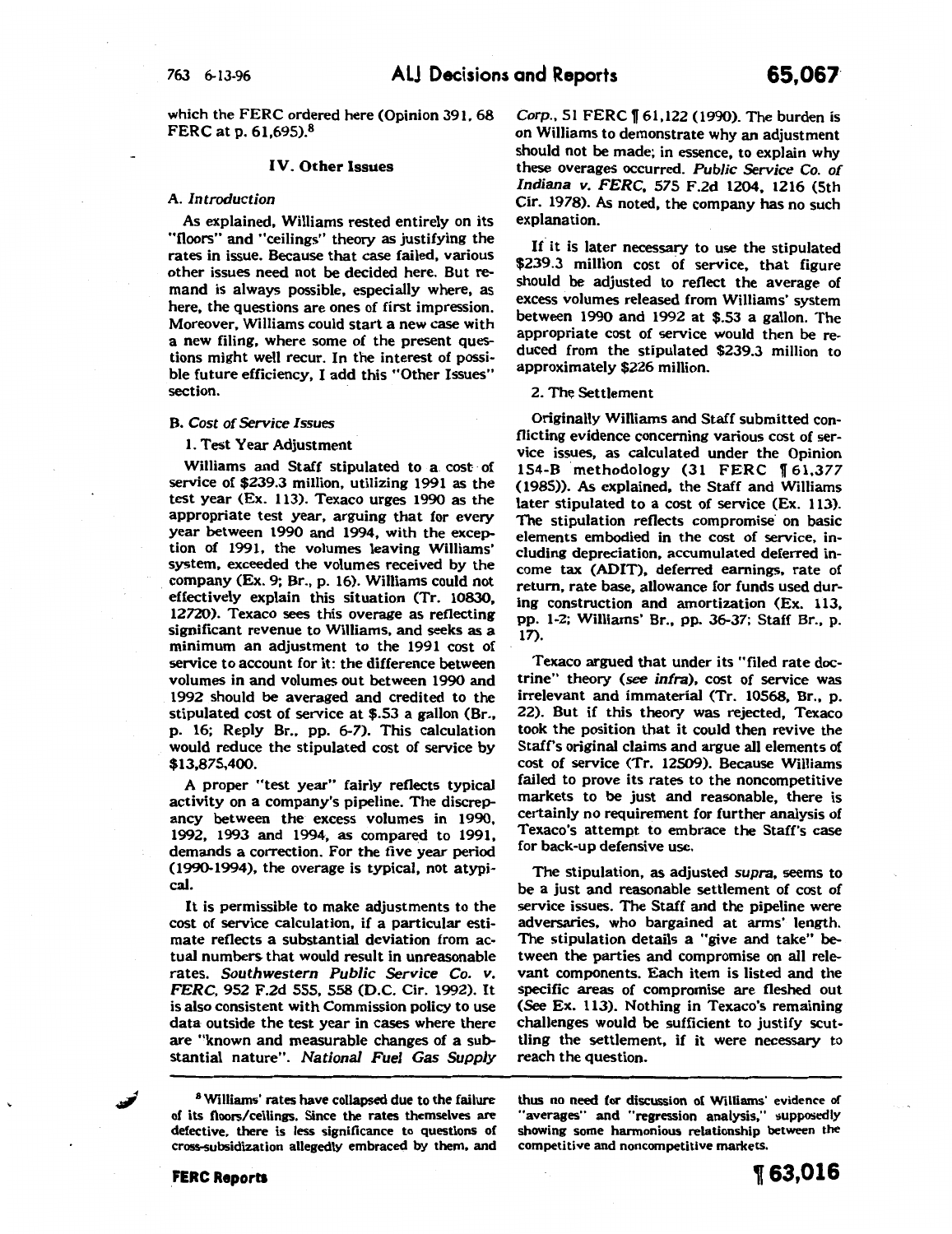# 3. Rate of Return

The stipulated real rate of return on equity is 9.9 % (Ex. 113, p. 2). Originally, staff recommended a 9.55% real equity return, whereas Williams' witness Dr. Kolbe recommended 10.5% (Williams' Br., p. 37; Ex. 116). The rate settled on reflects a number close to the midpoint of the above range. The Commission has endorsed this approach in dealing with rate of return and other cost estimates. *See e.g., Tennessee* Gas v. *FERC,* 926 F.2d 1206, 1209 (D.C. Cir. 1991); *Northwest Pipeline,* 71 FERC ff 61,253, at p. 61,992 (1995); *Vermont Yankee Atomic Electric Co.*, 40 FERC  $\sqrt{61,372}$ , at p. 62,192 ( 1987).

Texaco advocates staff's original 9.55% real return on equity, instead of the stipulated 9.9% (Br., p. 22; Ex. 116). Rate of return is far from an exact science. *National Fuel* Gas *Supply*  Corp., 51 FERC | 61,122, at p. 61,342 (1990). Texaco's unfocused urging of a different percentage, without any reference to its strengths or weaknesses-and without any evidence of its own-would not warrant a refusal to accept the bargained-for rate. Texaco has done nothing more here than to refer to the Staff's earlier position-now abandoned by its own sponsor. See *Vermont Yankee Nuclear Power Corp. v. NRDC, 435 U.S. 519, 553 (1997): "... it is still* incumbent upon intervenors who wish to participate to structure their participation so that it is meaningful, so that it alerts the agency to the intervenors' position and contentions." Texaco has offered no meaningful support for a 9.55% real return on equity (Br., pp. 10-13, 22).

#### 4. ADIT and Deferred Earnings

Texaco quarrels with Dr. Kolbe, a Williams' witness (Br., pp. 22-23), who made certain recommendations concerning the treatment of ADIT, and additions to rate base to account for "deferred earnings" (Tr. 11577-78). The stipulation makes no use of Kolbe's views on these issues; it does not increase rate base by any "perceived shortfall" relative to Williams' cost of equity (Ex. 113, p. 2). $9$  Williams' brief (p. 38) acknowledges:

Nor are Dr. Kolbe's recommendations reflected in the Stipulation between Williams and Staff. Hence, although Williams believes that Dr. Kolbe's recommendations are economically sound, Williams has not asked that they be implemented in defense of the rates at issue in this proceeding. Accordingly, there is no reason whatsoever why these rec-

<sup>9</sup> Dr. Kolbe first recommended that the amount of any test year "shortfall" relative to Williams' cost of equity should be added to the Opinion No. 154-8 "deferred earnings" account, so that "investors have a fair opportunity to earn their cost of capital in the

ommendations should be addressed by Williams, by Texaco (unless Texaco believes they should be implemented in this case) or by the Presiding Judge.

In any event, the Commission mandates the trended original cost methodology, which encompasses some deferred earnings in the calculation of rates. (Opinion No. 154-B). The stipulation handles deferred earnings in a manner consistent with Commission precedent (Ex. 113, p. 2), and does not live up to Texaco's fears.

Texaco's concern that using Dr. Kolbe's ADIT recommendation will increase the rate base (Br., p. 23) is especially ill-founded. ADIT is normally used to reduce a company's rate base. Kolbe would have eliminated this reduction. The stipulation flatly rejects Kolbe's view, and on its face, employs large sums of ADIT to reduce rate base (approximately 81 million dollars) (See, Ex. 113, at Schedule 2, Ln.28 and Schedule 3, pp. 1-2, Ln.13).

## C. *Other Texaco Issues*

1. The Filed Rate Doctrine-Revenue Methodology

Throughout the case Texaco urged the "filed rate" doctrine, as somehow directing that Williams' revenue projections created a cap for ratemaking. Because Williams failed to prove its rates to be just and reasonable, there would ordinarily be no need for adjudication of this "filed rate" defense. However, Texaco's persistent belief in this theory suggests its likely reappearance. For that reason, I discuss its merits.

Texaco says that a "public utility is limited to the lower of its cost of service or the revenues generated by the rate it files" (Br., p. 23). Because Williams' rates were projected to produce revenues below its cost of service, the "filed rate" doctrine supposedly converts those revenue projections into the equivalent of a cost of service ceiling (Br., pp. 23-24; Reply Br., pp. 7-8; Tr. 12734-35).

Under this theory, Williams could not charge rates that would yield more than its projected revenues. Here, the adjusted cost of service is \$226 million, whereas the revenues Williams projected for the year 1990 were estimated at \$145 million (Ex. 6). Texaco thus argues that the cost of service should be treated as though it were \$145 million, as opposed to the \$226 million (Br., pp. 23-24).

long run." Ex. 68, pp. 6-7, 67. Dr. Kolbe's second recommendation was that ADIT should be deducted from Williams' rate base only if, and to the extent that, they have been funded by shippers. Id., pp. 7, 68-69.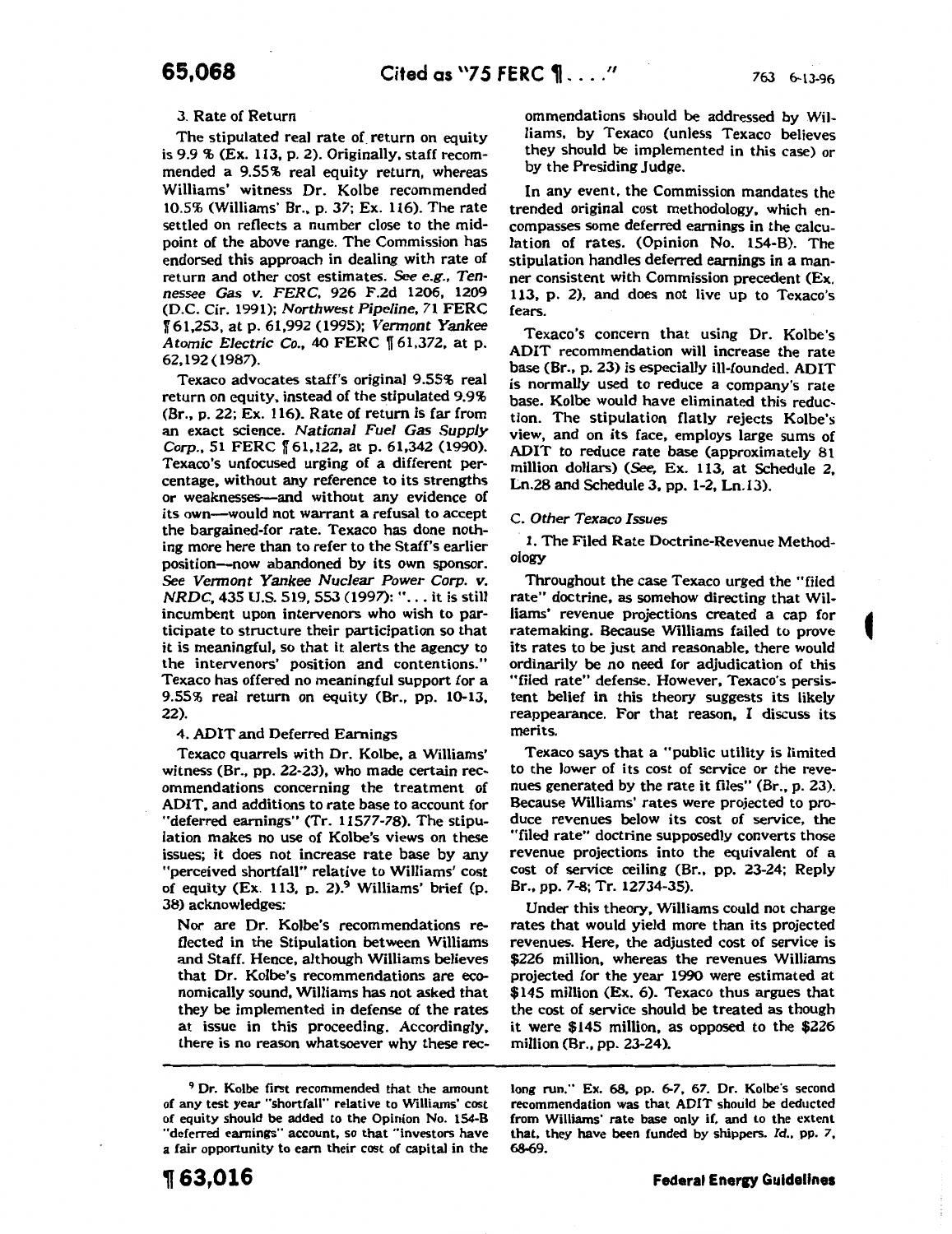There has been a long tradition at FERC of cost-based ratemaking<sup>10</sup>. Although the terms "revenue requirement" and "cost of service" are sometimes used interchangeably, there is no authority in that long history for ever using a company's "revenue projection" as a ratemaking ceiling. Indeed, Texaco's own witness testified that in a typical gas pipeline case, one would look at cost of service in order to determine a pipeline's revenue requirement (Tr. 12214).

Shortly after filing the rates in issue, Wil-Iiams submitted a volume of "top sheets" (detailed settlement papers) to the Staff (See Ex. 92). Those documents included a revenue forecast (Id. at WII 12329), where "Williams projected what it thought it would earn on these new rates" (Tr. 11108). Later in Phase I, Williams' testimony reflected a similar prediction (Ex. 6). Texaco relies on these projections as triggering a "filed rate doctrine" cap (Br., p. 24).

The "filed rate" doctrine prohibits a regulated entity from charging rates for its service other than those on file with the appropriate regulatory agency. *Arkansas Louisiana Gas* Co. v. Hall, 453 U.S. 571, 577 (1981). The rule prohibiting retroactive ratemaking is derived from the filed rate doctrine. The rule "bars ... the Commission's retroactive substitution of an [already filed] unreasonably high or low rate with a just and reasonable rate." *City of Piqua v.* FERC, 610 F.2d 950, 954 (D.C. Cir. 1979); see *Arkansas Gas* Co., 453 U.S. at p. 578. Every rate at issue in this proceeding has been filed by Williams with the Federal Energy Regulatory Commission. (see *e.g.,* Ex. 90; Ex. 91). No party in this case is requesting that the Commission set rates retroactively. The filed rate doctrine in no way supports Texaco's use of Williams' revenue projections *as* a rate cap.

Williams' revenue projections do not constitute "filed rates." The top sheets do not go to the Secretary's office and are "never officially filed with the Commission" (Tr. 11113). They set out positions which are taken by the pipeline "for discussion/settlement purposes only" (Ex. 92, p. WII 12177). Nor were the top sheets required; they came into existence only because the Staff requested them (Tr. 11111-13). Williams states that its revenue projections were offered to Staff in Phase I of this proceeding, only to show that its revenues were estimated to be below its cost of service (Ex. 92; Tr. 12212).

Nor do the revenue totals constitute "rates." *See, e.g.,* section 6(1) of the Interstate Com-

merce Act, requiring public posting of schedules showing "rates, fares, and charges *for transportation"* (emphasis added). *See* 18 C.F.R. § 341.3(b)(7), requiring that for oil pipelines, "(r]ates must be stated explicitly in cents, or in dollars and cents per barrel or other specified unit." A company's total estimated gross from transportation is not a price "for transportation" and is certainly not set out in dollars per specified unit.

The only documents which qualify as "filed rates" in this proceeding are Williams' tariffs (Ex. 90; Ex. 91). These tariffs do not contain revenue projections.

Texaco's reliance on *FPC v. Tennessee Gas*  Co., 371 U.S. 145 (1962), is unfounded. *Tennessee* made no mention of revenue projections, requirements and/or their use as rate ceilings in replacement of a company's cost of service. The Court's reference to a company's responsibility for losses, when its "filed rate" was inadequate, does not apply to revenue forecasts. Williams is not attempting to make up for any past shortfall by requesting a retroactive rate (Br., p. 23). As shown, *supra,* the revenue projection is not a "filed rate." The rates filed with the Commission by Williams in its tariff sheets, like the gas pipeline's in *Tennessee,* are the "filed rates" at issue here. It is these rates that Williams must prove to be just and reasonable.

2. Joint Tariff Rates

Williams and other pipelines move certain volumes between particular points on each others' lines under "joint rates." As here relevant, the shipper pays Williams the total joint rate set out in published tariffs. Williams keeps its portion and remits the balance to the connecting carriers. The respective shares are called "divisions."

Texaco argues that these total joint tariff collections (said to be \$18.9 million) should be deducted from Williams' cost of service (Br., pp. 25, 36-37), apparently on the theory that they exceed Williams' revenue projection, which Texaco sees as a "filed rate" cap on collections. As shown, the revenue projection cannot be so transformed, and this aspect of the joint rate challenge fails.

Texaco also challenged the respective "divisions" paid out of the jointly earned proceeds, as not sufficiently detailed or justified on this record. There is a dispute about whether this divisions challenge is cognizable in a section 15(7) rate case. Sections 15(3) and 15(6) of the Act do envision particularized adjudication of disputes about joint rates and divisions. Tex-

Fanners *Union Central Exchange,* 469 U.S. 1034 (1984).

*<sup>1°</sup>* See, e.g., Fanners *Union* Central *Exchange, Inc. v. FERC,* 734 F.2d 1486, 1502 (D.C. Cir. 1984) *cert. denied sub nom, Williams Pipe Line* Co. *v.*